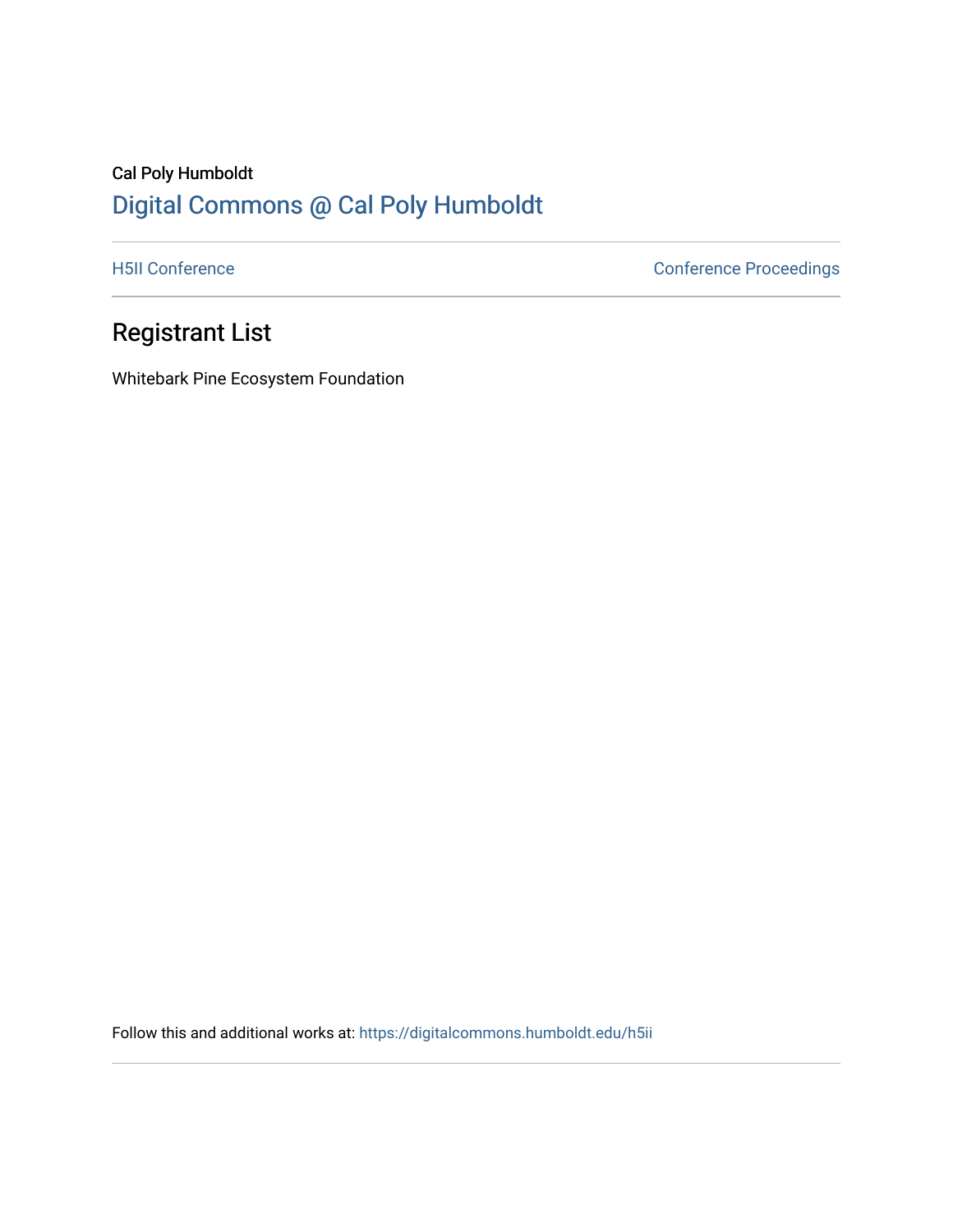

## Registrants

| LeAnn                   | Abell          |                                                              | labell@blm.gov                  |
|-------------------------|----------------|--------------------------------------------------------------|---------------------------------|
| Ilana                   | Abrahamson     | US Forest Service, RMRS                                      | ilana.l.abrahamson@usda.gov     |
| Franklin                | Alongi         | Montana State University                                     | franklin.alongi@gmail.com       |
| Hannah                  | Alverson       | Bureau of Land Management                                    | halverson@blm.gov               |
| Maurice                 | Amee           |                                                              | maurice.amee@uconn.edu          |
| Elizabeth               | Anderson       | Waterton Biosphere Reserve                                   | eanderson@watertonbiosphere.com |
| Andres                  | Andrade        | University of Colorado Denver                                | andrew.andrade@ucdenver.edu     |
| Vick                    | Applegate      |                                                              | k7vkmt@gmail.com                |
| Steve                   | Arno           |                                                              | sfarno@msn.com                  |
| Charlie                 | Bacon          |                                                              | cbacon@usgs.gov                 |
| Gretchen M.             | Baker          | Great Basin National Park                                    | gretchen_baker@nps.gov          |
| Cliff                   | Bara           |                                                              | cliff.bara@whitebarkfound.org   |
|                         |                | USDA Forest Service, Rocky Mountain Research                 |                                 |
| Barbara                 | Bentz          | Station                                                      | barbara.bentz@usda.gov          |
| Akriti                  | Bhattarai      | University of Connecticut                                    | akriti.bhattarai@uconn.edu      |
| Joseph D.               | Birch          | Michigan State University                                    | jcooper@ualberta.ca             |
| James T.                | Blodgett       | <b>USDA</b> Forest Service                                   | james.blodgett@usda.gov         |
| Erika                   | Blomdahl       | Utah State University                                        | erika.blomdahl@usu.edu          |
| John                    | Boetsch        | National Park Service                                        | john_boetsch@nps.gov            |
| Enrico                  | Bonello        | The Ohio State University                                    | bonello.2@osu.edu               |
| Andrew                  | Bower          | <b>USDA</b> Forest Service                                   | andrew.bower@usda.gov           |
| Jennifer                | <b>Brickey</b> |                                                              | jennybe2@hotmail.com            |
| Emily                   | Brodie         | UC Davis Graduate Group in Ecology                           | egbrodie@ucdavis.edu            |
| Harrison                | <b>Brookes</b> |                                                              | harrison.brookes@wyo.gov        |
| Tom                     | Buckley        |                                                              | tnbuckley@ucdavis.edu           |
| Karl                    | Buermeyer      |                                                              | karl.buermeyer@usda.gov         |
| Lorinda                 | Bullington     | University of Montana/ MPG Ranch                             | lbullington@mpgranch.com        |
| Kelly                   | Burns          | USDA Forest Service, R2, FHP                                 | kelly.burns@usda.gov            |
| Rich                    | Byron          |                                                              | rbyron@blm.gov                  |
| Blaire                  | Caldwell       |                                                              | blaire.caldwell@ucdenver.edu    |
| Hilary                  | Cameron        |                                                              | hilary.cameron@pc.gc.ca         |
| Amy                     | Campbell       |                                                              | amy.campbell2@usda.gov          |
| Faith                   | Campbell       |                                                              | phytodoer@aol.com               |
| Alina                   | Cansler        | University of Washington                                     | acansler@uw.edu                 |
| Buddie                  | Carroll        |                                                              | buddie.carroll@usda.gov         |
| Charles V.              | Cartwright     | <b>BC Ministry of Forests</b>                                | charlie.cartwright@gov.bc.ca    |
| Aramati (Anne<br>Marie) | Casper         | Colorado State University                                    | aramaticasper@gmail.com         |
| Natasha                 | Chadwell       | Montana Technological University - Ecological<br>Restoration | nchadwell@mtech.edu             |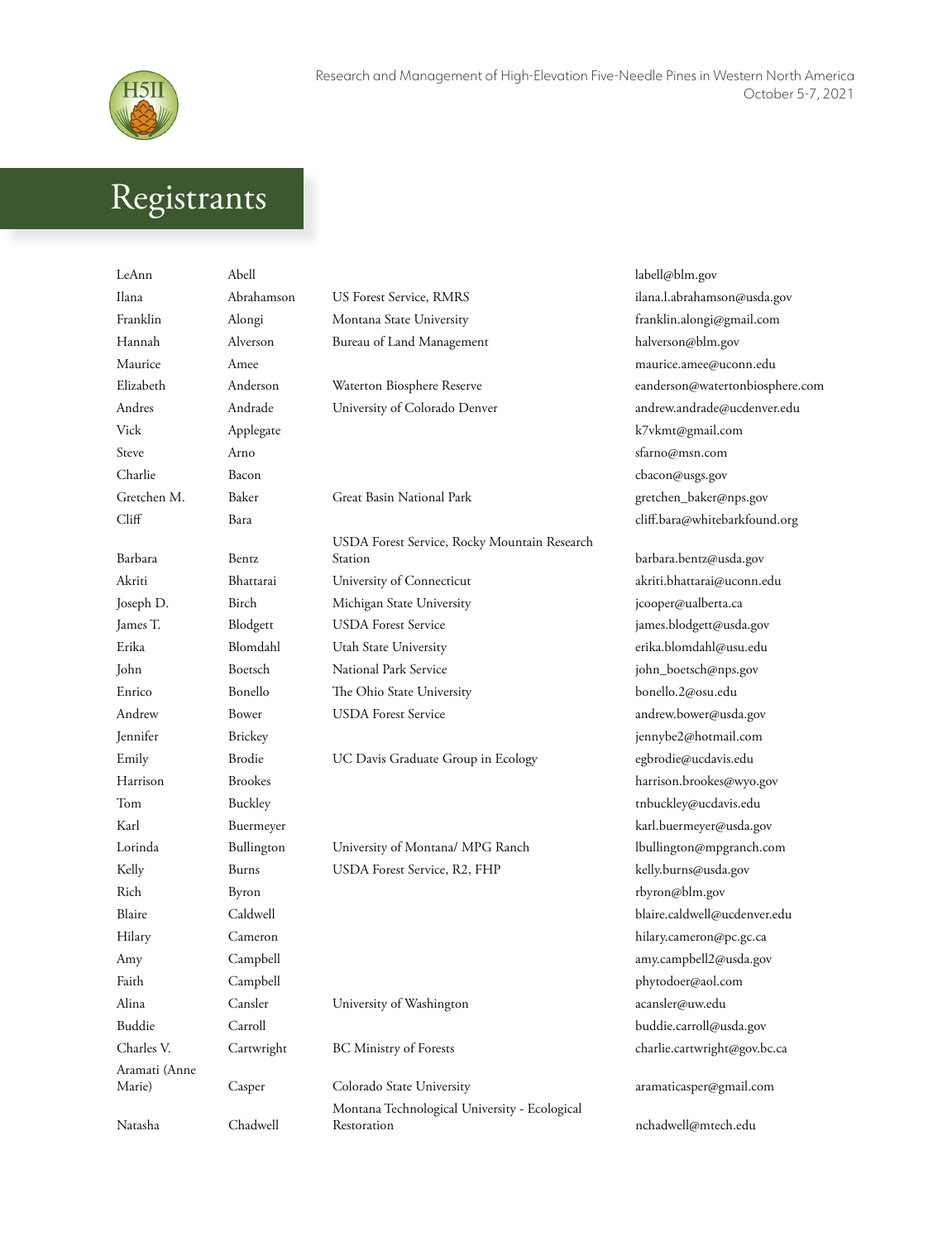| Kristen   | Chadwick         |                                                    | kristen.chadwick@usda.gov          |
|-----------|------------------|----------------------------------------------------|------------------------------------|
| Dana      | Charlton         |                                                    | dana_charlton@tcenergy.com         |
| Alana J.  | Clason           | <b>Bulkley Valley Research Centre</b>              | ajclason@gmail.com                 |
| Christy   | Cleaver          | USDA Forest Service, Forest Health Protection      | christy.cleaver@usda.gov           |
| Jonathon  | Colby            |                                                    | jonathon.colby@usda.gov            |
| Philip    | Collier          |                                                    | philip.collier@usda.gov            |
| Owen      | Comes            |                                                    | comesowen@gmail.com                |
| Catherine | Conroy           |                                                    | cconroy@ktunaxa.org                |
|           | Costich-         |                                                    |                                    |
| Jennifer  | Thompson         |                                                    | jennifer.costich-thompson@usda.gov |
| Cathy     | Cripps<br>Crouch | Montana state University                           | ccripps@montana.edu                |
| Connor    |                  |                                                    | connor.crouch@nau.edu              |
| Cory      | Davis            |                                                    | cory.davis@umontana.edu            |
| Liz       | Davy             | <b>Forest Service</b><br>Plumas NF                 | liz.davy@whitebarkfound.org        |
| Ryan      | Davy             |                                                    | ryan.davy@usda.gov                 |
| Denyse    | Dawe             | Canadian Forest Service                            | denyse.dawe@canada.ca              |
| Amanda    | De La Torre      |                                                    | amanda.de-la-torre@nau.edu         |
| Cindy     | De Leon          |                                                    | cindy.battleborn@gmail.com         |
| Chantelle | DeLay            |                                                    | chantelle.delay@usda.gov           |
| Gregg     | DeNitto          | USDA Forest Service, R-1 FHP                       | gregg.denitto@gmail.com            |
| Justin    | DeRose           | Utah State University                              | justin.derose@usu.edu              |
| Kristina  | DeYoung          | <b>USDA</b> Forest Service                         | kristina.deyoung@usda.gov          |
| Kimberly  | Dohms            | Canadian Wildlife Service                          | kimberly.dohms@ec.gc.ca            |
| Bryan     | Donner           | <b>US Forest Service</b>                           | donnermt@yahoo.com                 |
| Joan C.   | Dudney           | University of California, Santa Barbara            | jdudney@berkeley.edu               |
| Justina   | Dumont           |                                                    | justina.dumont@usda.gov            |
| Tara      | Durboraw         | University of Colorado Denver                      | tara.durboraw@ucdenver.edu         |
| Michael   | Durglo           |                                                    | michael.durglo@cskt.org            |
| Ashley    | Durham           |                                                    | adurham@blm.gov                    |
| Cynthia   | Dusel-Bacon      |                                                    | cdusel@icloud.com                  |
| Sherri    | Elwell           |                                                    | sherri.elwell@gov.bc.ca            |
| Blake     | Engelhardt       | USFS Region 5/Inyo NF                              | blake.engelhardt@usda.gov          |
| Sebastian | Espinosa Novoa   | Northern Arizona University                        | sje78@nau.edu                      |
| Eli       | Estey            |                                                    | eestey@uidaho.edu                  |
| Beth      | Fallon           | National Park Service, Mount Rainier NP            | beth_fallon@nps.gov                |
| Brennan   | Ferguson         |                                                    | brennan.ferguson@usda.gov          |
| Allison   | Fisher           |                                                    | allison.fisher@pc.gc.ca            |
| Laurie    | Fisher           |                                                    | laurie.fisher@usda.gov             |
| Sarah J.  | Flanary          | RMRS Fire Sciences Laboratory                      | sarah.j.flanary@usda.gov           |
| Robbie    | Flower           |                                                    | robbie.flowers@usda.gov            |
| John      | Fothergill       |                                                    | jfothergill@blm.gov                |
| Shelagh   | Fox              |                                                    | shelagh.r.fox@usda.gov             |
| Katy      | Fraser           | B.C. Ministry of Forests, Land & Natural Resources | katy.fraser@gov.bc.ca              |
| Jeff      | Galvin           | NPS - MOJN                                         | jeff_galvin@nps.gov                |
| Amy       | Gannon           |                                                    | agannon@mt.gov                     |
| Robin     | Garwood          |                                                    | robin.garwood@usda.gov             |
|           |                  |                                                    |                                    |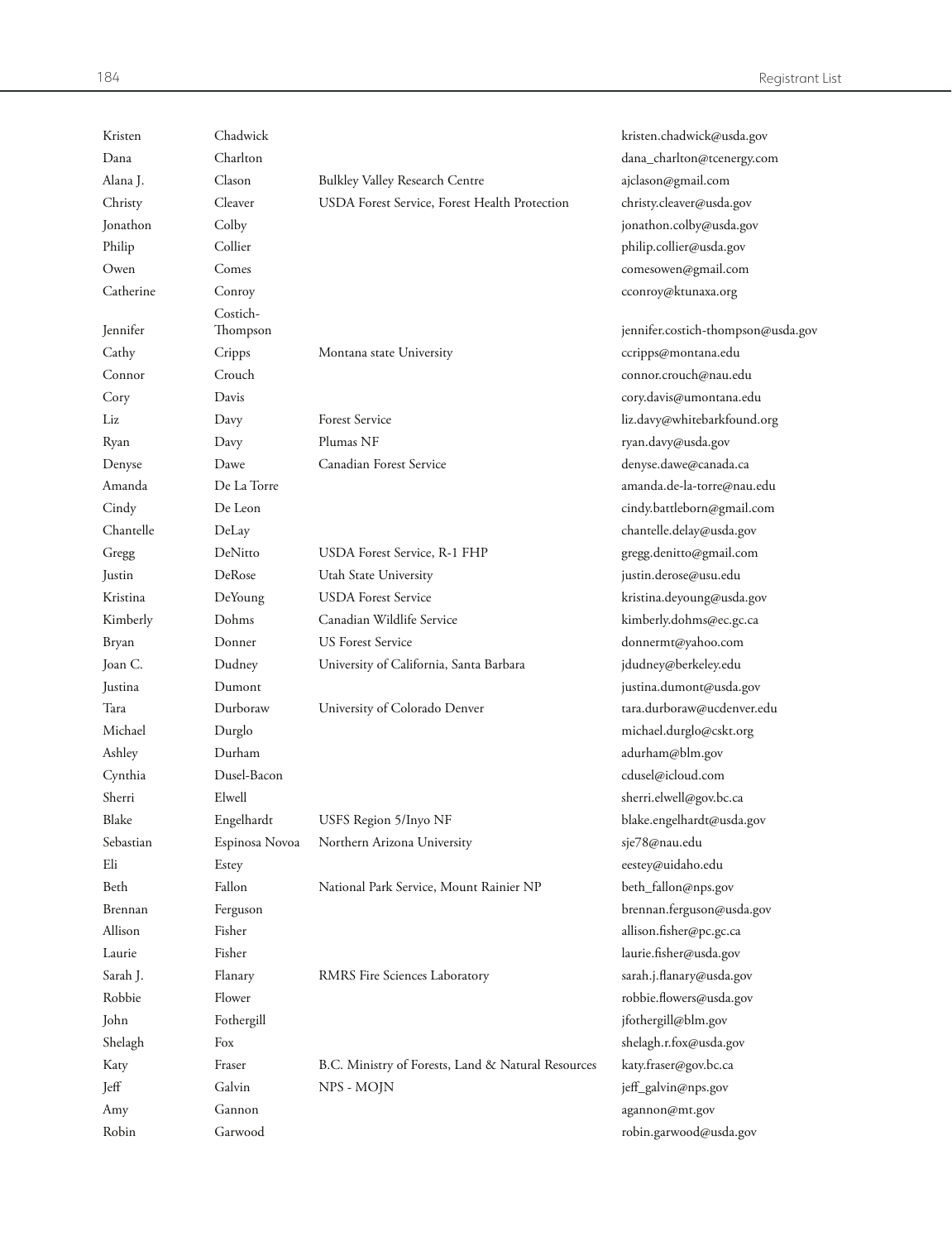Registrant List 185

| Mike           | Giesey       | Whitebark Pine Ecosystem Foundation                      | mike.giesey@whitebarkfound.org |
|----------------|--------------|----------------------------------------------------------|--------------------------------|
| Sara A.        | Goeking      | US Forest Service, Rocky Mtn Research Station            | sara.goeking@usda.gov          |
| Betsy          | Goodrich     |                                                          | anne.goodrich@usda.gov         |
| Jeremy         | Greenberg    |                                                          | jeremy.greenberg@pc.gc.ca      |
| Emily          | Guiberson    | Bureau of Land Management                                | eguibers@blm.gov               |
| Jennifer       | Guse         | National Park Service                                    | jennifer_guse@nps.gov          |
| Robin          | Gutsell      | Alberta Environment and Parks                            | robin.gutsell@gov.ab.ca        |
| Sybille        | Haeussler    | Bulkley Valley Research Centre, UNBC                     | sybille.haeussler@unbc.ca      |
| Anne           | Halford      | Bureau of Land Management                                | ahalford@blm.gov               |
| Lacey          | Hankin       | University of Nevada, Reno                               | lacey.hankin@gmail.com         |
| Andrew         | Hansen       |                                                          | hansen@montana.edu             |
| Chloe          | Hansum       | U.S. Fish and Wildlife Service                           | chloe_hansum@fws.gov           |
| Susan          | Harries      |                                                          | susan.harries@usda.gov         |
| Cheri          | Hartless     | <b>Bitterroot NF</b>                                     | cheri.hartless@usda.gov        |
| Jill           | Hautaniemi   |                                                          | jill.hautaniemi@mt.gov         |
| Karen          | Heeter       | University of Idaho                                      | kheeter@uidaho.edu             |
| Scott          | Heisler      | NPS - Crater Lake                                        | scottheisler@gmail.com         |
| Amanda         | Hendrix      |                                                          | amanda.hendrix@usda.gov        |
| Emma           | Heydenberk   |                                                          | emmaheydenberk@gmail.com       |
| Justin         | High         |                                                          | justin.high@usda.gov           |
| Kevin          | Hoekstra     |                                                          | kevin.hoekstra@gov.bc.ca       |
| Trista         | Hoffman      |                                                          |                                |
|                |              |                                                          | trista.hoffman@usda.gov        |
| Lisa           | Holsinger    |                                                          | lisa.holsinger@usda.gov        |
| Sharon         | Hood         | USDA Forest ServicE Fire Sciences Laboratory             | sharon.hood@usda.gov           |
| Jen            | Hooke        | Crater Lake National Park                                | jen_hooke@nps.gov              |
| Erin           | Hooten       | Bridger-Teton NF                                         | erin.hooten@usda.gov           |
| Beth           | Horn         |                                                          | khcritters@aol.com             |
| Brian          | Howell       | USFS, Forest Health Protection, Rocky Mountain<br>Region | brian.howell@usda.gov          |
| Sean           | Hoy-Skubik   | Montana State University                                 | s.hoyskubik@gmail.com          |
| Nicole         | Hupp         | BLM                                                      | nhupp@blm.gov                  |
| Tony           | Incashola Jr |                                                          | tony.incashola.jr@cskt.org     |
| Francis        | Iredale      | Ministry of FLNROD                                       | francis.iredale@gov.bc.ca      |
| Katie          | Ireland      | Montana Department of Natural Resources                  | kathryn.ireland@mt.gov         |
| Elizabeth      | Jamison      | National Park Service                                    | elizabethjamison5@gmail.com    |
| Cathie         | Jean         |                                                          | terracasa45@gmail.com          |
| Melissa        | Jenkins      | <b>US Forest Service</b>                                 | melissa.m.jenkins@usda.gov     |
| Chris          | Jensen       |                                                          | chris.e.jensen@usda.gov        |
| Jeremy         | Johnson      | <b>Prescott College</b>                                  | jeremy.johnson@prescott.edu    |
| Mike           | Johnson      |                                                          | jay.m.johnson@usda.gov         |
| Stephanie      | Jouvet       |                                                          | stephanie.jouvet@gmail.com     |
| Erik S.        | Jules        | Humboldt State University                                | erik.jules@humboldt.edu        |
| Ellen          | Jungck       | USFS R1/R4                                               | ellen.jungck@usda.gov          |
| April          | Kaiser       | University of Idaho                                      | akaiser@uidaho.edu             |
| Jane           | Kapler Smith |                                                          | mtjanek@yahoo.com              |
| Michael Edward | Kauffmann    |                                                          | michaelekauffmann@gmail.com    |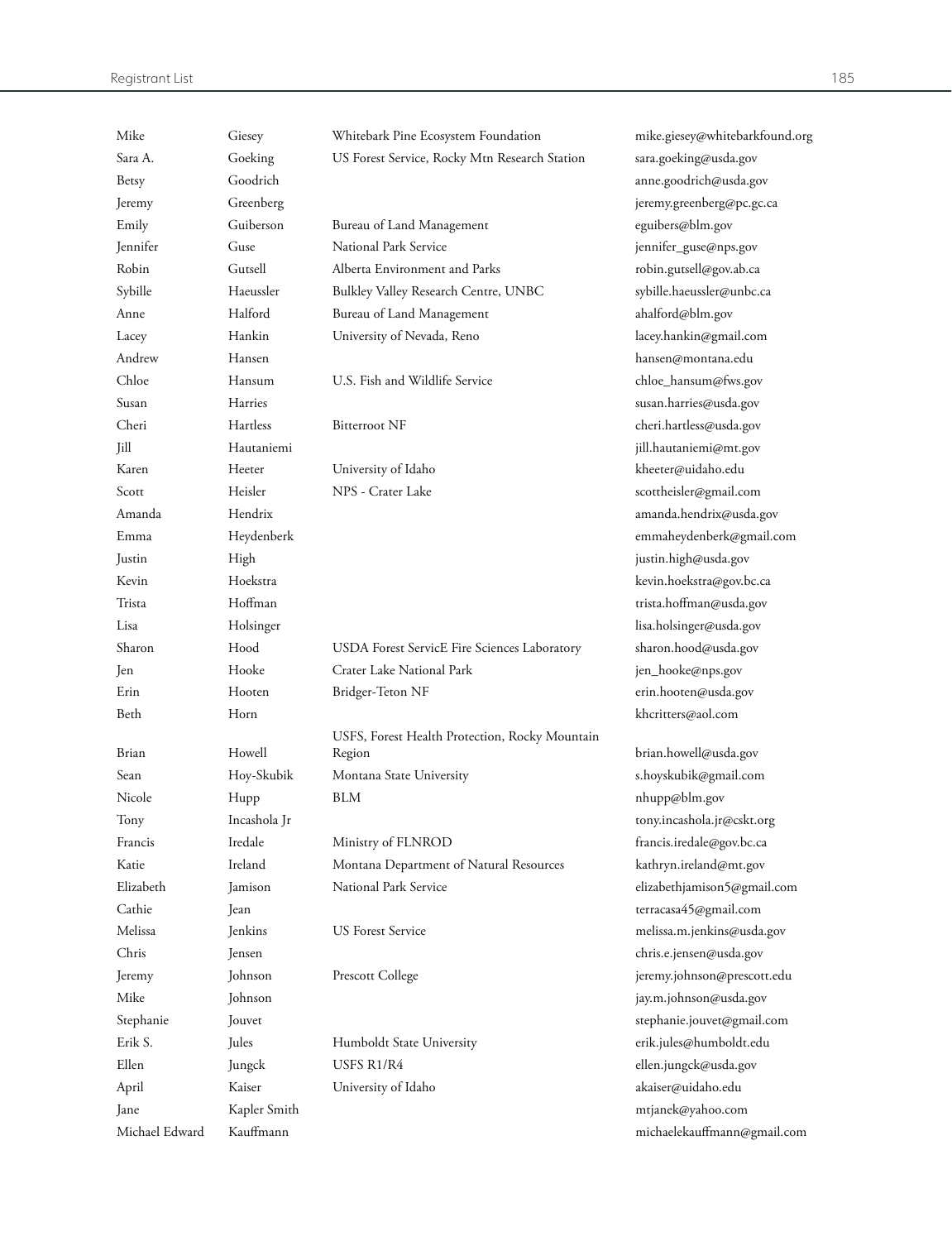| Robert    | Keane         | USFS, retired                                        | bob.keane@whitebarkfound.org       |
|-----------|---------------|------------------------------------------------------|------------------------------------|
| Holly     | Kearns        |                                                      | holly.kearns@usda.gov              |
| Angelia   | Kegley        |                                                      | angelia.kegley@usda.gov            |
| Summer    | Kemp-Jennings |                                                      | summer_kemp-jennings@nps.gov       |
| Kate      | Kendall       | Ursine Ecological                                    | kkendall2382@gmail.com             |
| Jeremy    | Keys          |                                                      | jeremy.keys@usda.gov               |
| Nickolas  | Kichas        |                                                      | nkichas@gmail.com                  |
| Tom       | Kimmerer      |                                                      | tom@kimmerer.com                   |
| Brian     | Kittler       |                                                      | bkittler@americanforests.org       |
| Vladimir  | Kovalenko     | University of Montana, National Park Service         | vladimir.kovalenko@umontana.edu    |
| Jodie     | Krakowski     |                                                      | jodie_krakowski@hotmail.com        |
| Donna     | Kridelbaugh   |                                                      | donna.kridelbaugh@gmail.com        |
| Dawn      | LaFleur       |                                                      | dawn_lafleur@nps.gov               |
| Gia       | Landis        |                                                      | gkl37@nau.edu                      |
| Andrew    | Latimer       | <b>UC</b> Davis                                      | amlatimer@ucdavis.edu              |
| Jade      | Lavoie        |                                                      | jadelavoie19@gmail.com             |
| Rebecca   | Lawrence      | Glacier National Park                                | rebecca_lawrence@nps.gov           |
| Kristin   | Legg          | National Park Service-Inventory & Monitoring         | kristin_legg@nps.gov               |
| Signe     | Leirfallom    |                                                      | signe.leirfallom@umontana.edu      |
| Adrian    | Leslie        |                                                      | adrian.leslie@natureconservancy.ca |
| Jordan    | Lestina       |                                                      | jordan.lestina@umontana.edu        |
| Eric      | Liner         | Cornell                                              | eliner@cornell.edu                 |
| Jun-Jun   | Liu           | Canadian Forest Service                              | jun-jun.liu@nrcan-rncan.gc.ca      |
| Blakey    | Lockman       |                                                      | irene.lockman@usda.gov             |
| Laura     | Lowrey        |                                                      | laura.lowrey@usda.gov              |
| Matthew   | Lufholm       |                                                      | mlufholm@mt.gov                    |
| James     | Lutes         | U.S. Forest Service                                  | james.r.lutes@usda.gov             |
| Nicole    | Macy          |                                                      | nicole.macy@usda.gov               |
| Colin     | Maher         | University of Alaska                                 | cmbristlecone@gmail.com            |
| Rob       | Mangold       | Whitebark Pine Ecosystem Foundation                  | rob.mangold@whitebarkfound.org     |
| Enzo      | Martelli      | Restoration Ecology Lab, University of Montana       | enzo.martellimoya@umontana.edu     |
| Meghan    | McFadden      | Ulrich Lab                                           | mcfaddml@whitman.edu               |
| Anna      | McIndoe       |                                                      | anna.mcindoe@gov.bc.ca             |
| Shawn     | McKinney      | <b>USFS RMRS</b>                                     | shawntmckinney@gmail.com           |
| Thomas    | McLaren       | University of Colorado Denver                        | thomas.mclaren@ucdenver.edu        |
| Charlie   | McLellan      |                                                      | charlie.mclellan@pc.gc.ca          |
| Michael   | McWilliams    |                                                      | michael.mcwilliams@usda.gov        |
| Connie    | Mehmel        | US Forest Service Forest Health Protection (retired) | cjmehmel@gmail.com                 |
|           | Mellmann-     |                                                      |                                    |
| Sabine    | Brown         | USDA Forest Service, Region 1                        | sabine.mellmann-brown@usda.gov     |
| Elliott   | Meyer         |                                                      | elliott.meyer@usda.gov             |
| Marc      | Meyer         | USDA Forest Service, Region 5 Ecology Program        | marc.meyer@usda.gov                |
| Elizabeth | Milano        | <b>USFS</b>                                          | ermilano@gmail.com                 |
| Amanda    | Milburn       |                                                      | amanda.milburn@usda.gov            |
| Hailey    | Mizera        | UNBC, BSc Wildlife & Fisheries                       | haileymizera@gmail.com             |
| Emily     | Monosson      |                                                      | emonosson@gmail.com                |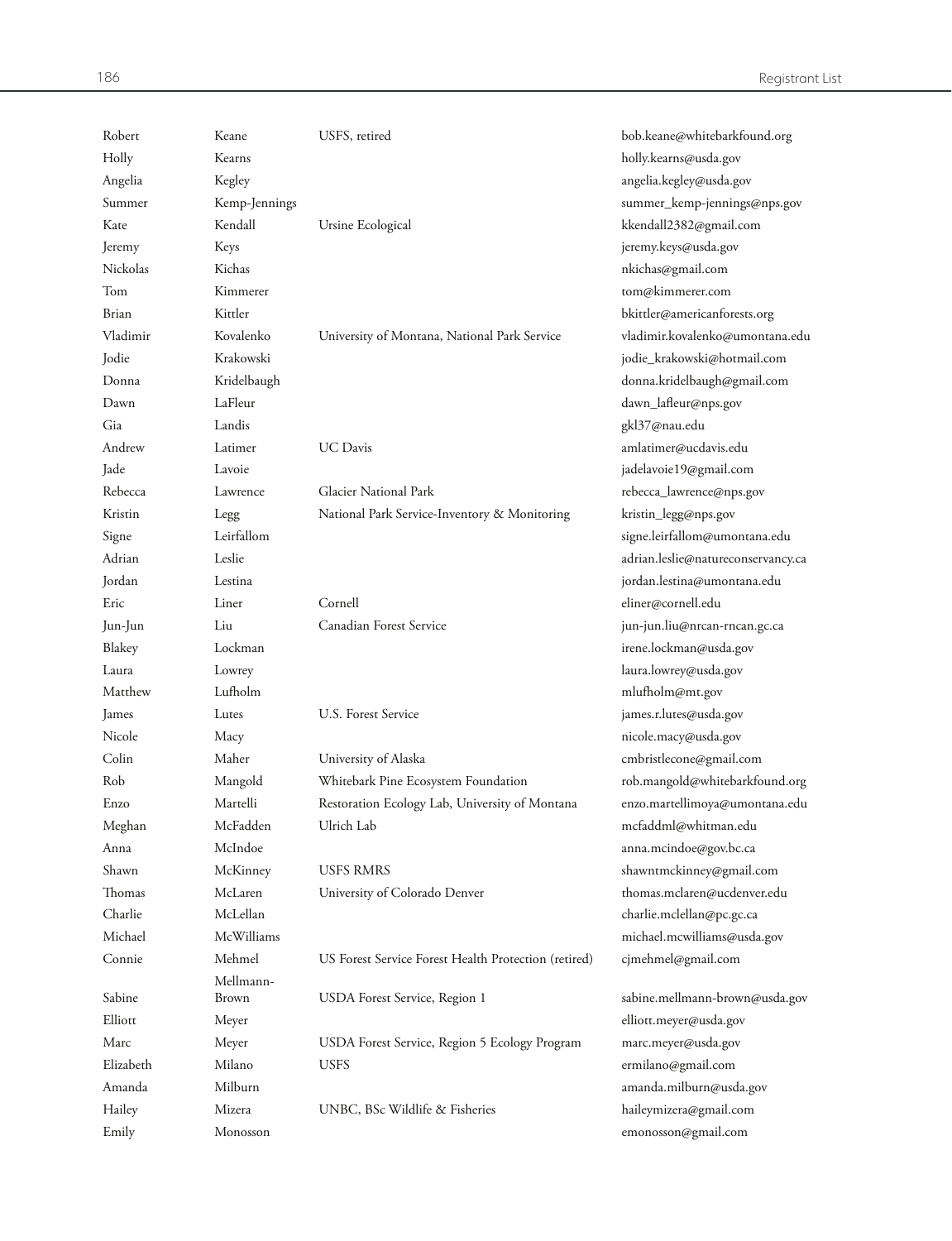| Brenna      | Montagne      | Shasta-Trinity National Forest                    | brenna.montagne@usda.gov          |
|-------------|---------------|---------------------------------------------------|-----------------------------------|
| Annabelle   | Monti         | <b>USDA</b> Forest Service                        | annabelle.monti@usda.gov          |
| Randy       | Moody         | Whitebark Pine Ecosystem Foundation of Canada     | whitebarkrandy@gmail.com          |
| Natalie     | Morgan        |                                                   | natalie.a.morgan@usda.gov         |
| Tanya E.    | Murphy        | Helena-Lewis and Clark National Forest            | tanya.murphy@usda.gov             |
| Michael     | Murray        | <b>BC</b> Ministry of Forests                     | michael.murray@gov.bc.ca          |
| David       | Neale         |                                                   | david.neale@whitebarkfound.org    |
| Cara R.     | Nelson        | University of Montana                             | cara.nelson@umontana.edu          |
| Nick        | Nelson        |                                                   | nickpdx@gmail.com                 |
| Jonathan    | Nesmith       | US Forest Service PNW Research Station            | jonathan.beals-nesmith@usda.gov   |
| Maria       | Newcomb       | <b>USFS</b> Forest Health Protection              | maria.newcomb2@usda.gov           |
| Karen       | Newlon        |                                                   | karen_newlon@fws.gov              |
|             |               | National Park Service Inventory and Monitoring    |                                   |
| Melissa     | Nicolli       | Division                                          | nicollim@oregonstate.edu          |
| Russ        | Oakes         |                                                   | russell.oakes@usda.gov            |
| Brent       | Oblinger      |                                                   | brent.oblinger@usda.gov           |
| Kari        | O'Leary       |                                                   | kari.oleary@usda.gov              |
| Emma        | Olney         |                                                   | emma_olney@yakama.com             |
| Elizabeth   | Pansing       | American Forests                                  | epansing@americanforests.org      |
| Debbie      | Paul          |                                                   | dkpaul@blm.gov                    |
| Lulu        | Peach         | Washington State University                       | lrp88@nau.edu                     |
| Monica      | Perez-Watkins |                                                   | mperezwatkins@nationalforests.org |
| Judy        | Perkins       |                                                   | jlperkins@blm.gov                 |
| ShiNaasha   | Pete          | Confederated Salish and Kootenai Tribal Forestry  | shinaasha.pete@cskt.org           |
| Vernon S.   | Peters        | The King's University                             | vern.peters@kingsu.ca             |
| Dave        | Peterson      |                                                   | dave.peterson@usda.gov            |
| Marta Irene | Pineda        |                                                   | irene@thegreenpine.com            |
| Louis       | Price         |                                                   | louis.price@gov.ab.ca             |
| Diane       | Probasco      |                                                   | diane.probasco@usda.gov           |
| Michael     | Pruss         |                                                   | michael.pruss@usda.gov            |
| Teo         | Rautu         |                                                   | teodora_rautu@hotmail.com         |
| Chris       | Ray           | The Institute for Bird Populations                | cray@colorado.edu                 |
| Charlotte   | Reed          | USDA Forest Service - Fire Sciences Lab           | charlotte.reed@usda.gov           |
| Michael     | Reichenberg   |                                                   | michael.reichenberg@usda.gov      |
| Iain R.     | Reid          | Parks Canada Agency                               | iain.reid@canada.ca               |
| Jason       | Reinhardt     |                                                   | jason.reinhardt@usda.gov          |
| Austin      | Rempel        |                                                   | arempel@americanforests.org       |
| Katherine   | Renwick       |                                                   | katherine.renwick@usda.gov        |
| Emily       | Rhoades       | USFS Coeur d Alene Nursery                        | emily.rhoades@usda.gov            |
| Chad        | Riffle        |                                                   | chad.riffle@usda.gov              |
| Rebecca     | Rising        | North Cascades National Park                      | rebecca_rising@nps.gov            |
| Maegen      | Rochner       | University of Louisville                          | maegen.rochner@louisville.edu     |
| Steve       | Rust          |                                                   | srust@naturescap.com              |
| The         | Romero        | Universidad Michoacana de San NicolÁ;s de Hidalgo | csaenzromero@gmail.com            |
| Jessie      | Salix         |                                                   | jessica.salix@usda.gov            |
| Rinki       | Sarkar        | Independent Researcher                            | rinkisarkar@gmail.com             |
|             |               |                                                   |                                   |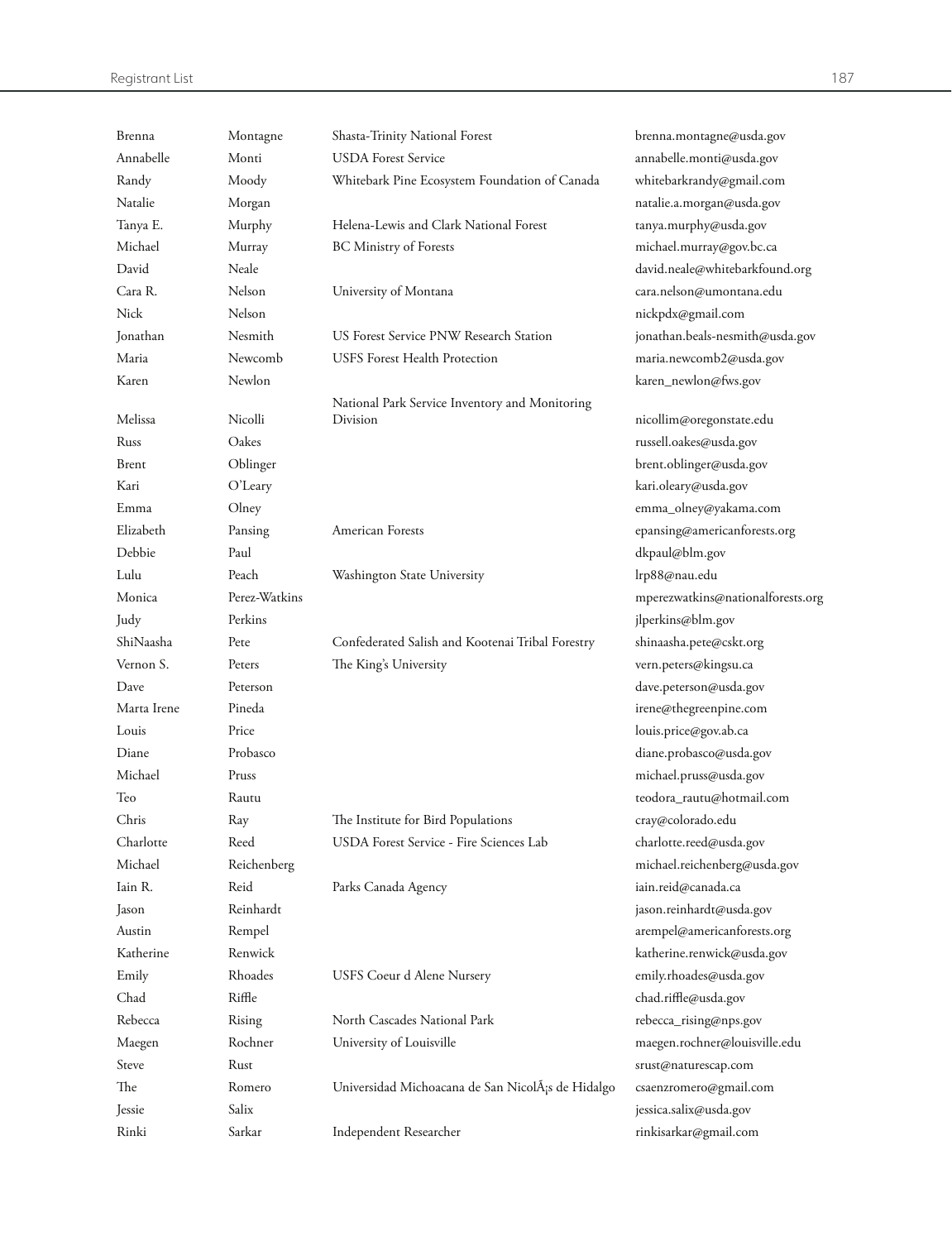| Peri         | Sasnett        | Glacier National Park                                    | peri_sasnett@nps.gov              |
|--------------|----------------|----------------------------------------------------------|-----------------------------------|
| Taza         | Schaming       | Northern Rockies Conservation Cooperative                | tazaschaming@gmail.com            |
| Anna W.      | Schoettle      | <b>USDA FS - RMRS</b>                                    | anna.schoettle@usda.gov           |
| <b>Bruce</b> | Schuelke       |                                                          | bruce.schuelke@usda.gov           |
| Glenda       | Scott          |                                                          | events@whitebarkfound.org         |
| Glenda       | Scott          | Whitebark Pine Ecosystem Foundation                      | glenda.scott@whitebarkfound.org   |
| Casey        | Seaman         | USDA Forest Service, R1, Nez Perce - Clearwater NF       | casey.seaman@usda.gov             |
| Julee        | Shamhart       | Whitebark Pine Ecosystem Foundation                      | julee.shamhart@whitebarkfound.org |
|              |                | NPS-Greater Yellowstone Inventory and Monitoring         |                                   |
| Erin         | Shanahan       | Network                                                  | erin_shanahan@nps.gov             |
| Brenda       | Shepherd       | Parks Canada                                             | brenda.shepherd@canada.ca         |
| Cindy        | Simmons        |                                                          | cindy.simmons@usda.gov            |
| Rachel       | Simons         |                                                          | rachel.simons@usda.gov            |
| Laurel       | Sindewald      | University of Colorado Denver                            | laurel.sindewald@ucdenver.edu     |
| Robert       | Sissons        |                                                          | robert.sissons@pc.gc.ca           |
| Mindy        | Skinner        |                                                          | mindy.skinner@pc.gc.ca            |
| Genevieve    | Skora          |                                                          | genevieve_skora@fws.gov           |
| Michele      | Slaton         | US Forest Service PSW Remote Sensing Lab                 | michele.slaton@usda.gov           |
| Rebecca      | Smith          | Parks Canada                                             | rebeccaceline.smith@pc.gc.ca      |
| Sean         | Smith          |                                                          | sean_b_smith@nps.gov              |
| Stu          | Smith          |                                                          | wagmorebarkless@protonmail.com    |
| Brian        | Smithers       |                                                          | brian.smithers@montana.edu        |
| Richard A.   | Sniezko        | <b>USDA</b> Forest Service                               | richard.sniezko@usda.gov          |
| Lisa         | Solberg Schwab |                                                          | lisa_solbergschwab@fws.gov        |
| Ben          | Solvesky       | U.S. Fish and Wildlife Service                           | ben_solvesky@fws.gov              |
| Hanno        | Southam        | Simard Lab, University of British Columbia,<br>Vancouver | hannosoutham@gmail.com            |
| James H.     | Speer          | Indiana State University                                 | jim.speer@indstate.edu            |
| Eric         | Sprague        | <b>American Forests</b>                                  | esprague@americanforests.org      |
| Natalie      | Stafl          | Parks Canada                                             | natalie.stafl@gmail.com           |
| Chris        | Stalling       |                                                          | chris.stalling@usda.gov           |
| Elisa        | Stamm          | USFS - R1 - IPNF                                         | elisa.stamm@usda.gov              |
| Cameron      | Stauder        |                                                          | cameron.stauder@usda.gov          |
| Cathy        | Stewart        | <b>USFS</b> retired                                      | mtstew54@yahoo.com                |
| Megan        | Strom          |                                                          | megan.strom@usda.gov              |
| Devin        | Stucki         | National Park Service                                    | devin_stucki@nps.gov              |
| Wes          | Swaffar        |                                                          | wswaffar@americanforests.org      |
| Lauren       | Taracka        | Central Washington University                            | tarackal@cwu.edu                  |
| Peter        | Tarleton       |                                                          | peter.tarleton@pc.gc.ca           |
|              | Taylor-        |                                                          |                                   |
| Robin        | Davenport      |                                                          | robin.taylordavenport@usda.gov    |
|              |                | National Park Service Inventory and Monitoring           |                                   |
| David        | Thoma          | Program                                                  | dave_thoma@nps.gov                |
| Diana F.     | Tomback        | University of Colorado Denver                            | diana.tomback@ucdenver.edu        |
| Danielle     | Ulrich         | Montana State University - Ecology                       | danielle.ulrich@montana.edu       |
| Marc         | Valencia       |                                                          | marc.valencia@usda.gov            |